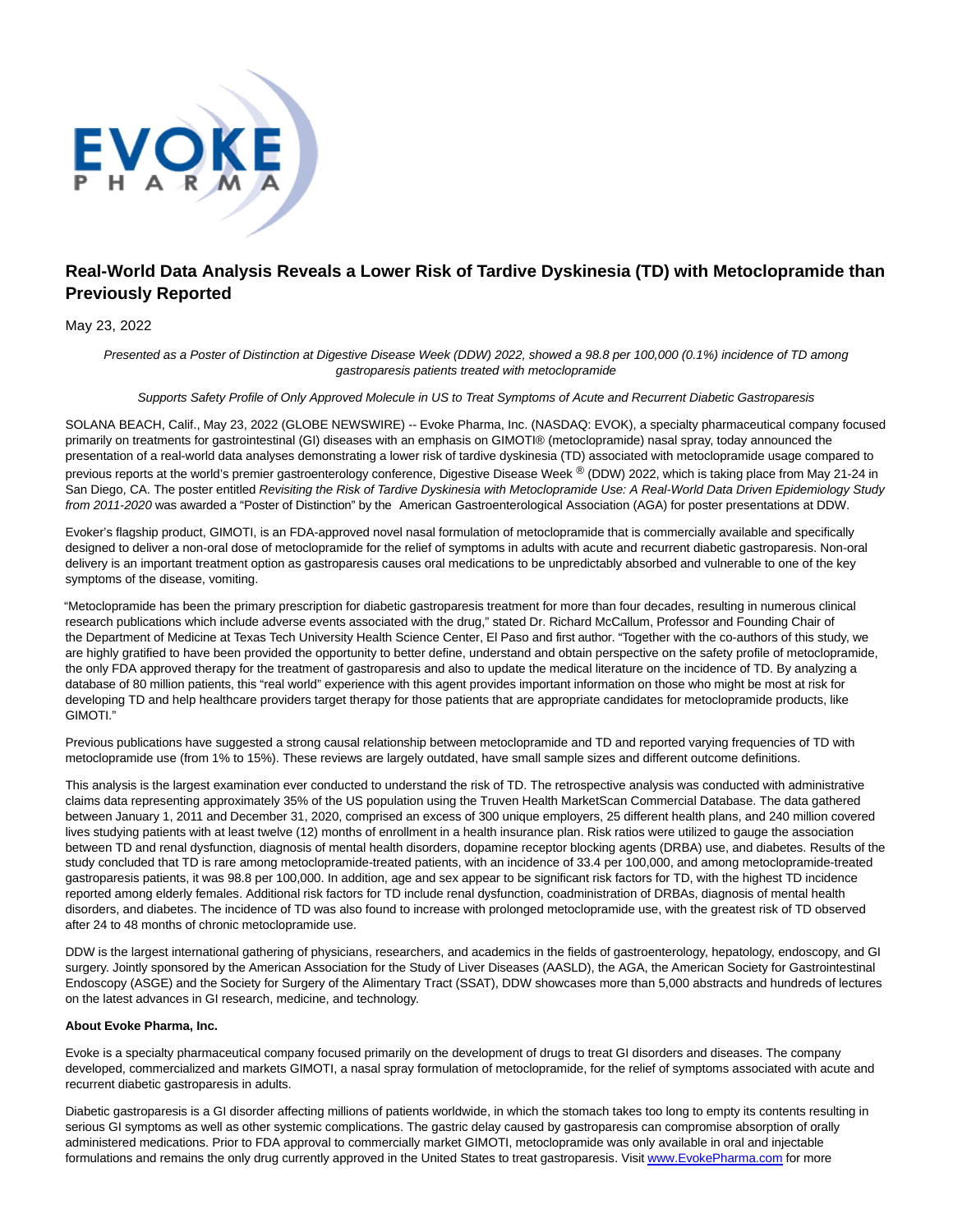information.

Follow GIMOTI on Facebook: [https://www.facebook.com/GIMOTI-metoclopramide-nasal-spray-104672345100289](https://www.globenewswire.com/Tracker?data=RuKalAcS9XBBmrlm-PHne8EUAosrNEpX3BXyhHJYIDvrrZIPqScS-EV1rNoh3ZdwOgeuPT00hpAESQcgp2mjeRmRnOO0uHrTSPpn7Y3n3akCCHap45MPMXGoc_FgI1ZI75MBygNFW6zFHB086mBNZyC0UcBI-27O8qDIFi15fup1UdUPNSkdN87ZabcdmOMDzzv2TYcL4AxREu3y2oiIfNvlGHt8IHbZusX9RzvYlMTJZB6QMovcvkpO483f_BSbl_UAZZAePfY30MGsBLGy1kDfG271Rj0sBUHNvpEK3zAo0yRy_HhmZ9rQ_KvE-hSV7N2-aOfWbi9DfTpg5ZJ8IozlJvlczreR0bw4RR0NeC8jPHKHpDzPmqhD0kTXU9AI9mtFXrsgL6SqN8qfg05p1IyKYOaW-lBU5lHgzXv5IIXI7A966cSQYvTSM3tjU5--fU3YlzKaEy4G-YqWsf7iJ6SmzQbCz-HPJpMB7N9Xf_wSyc-3uvPHbZ6-Tr7GXcr4) Follow Evoke Pharma on Facebook: [https://www.facebook.com/Evoke-Pharma-Inc-131313647029724](https://www.globenewswire.com/Tracker?data=RuKalAcS9XBBmrlm-PHne8EUAosrNEpX3BXyhHJYIDum3mbtzcE3aq61cd_HN35DmgtWugR5e5VevbQWNNb9M_iPuJ8t6SViEHnP77bzAw_Thso047cS7_MGc-HawtcD85OCmouvQEB3WQFZHOn7H7i-EFPDdq7_9IIFCKUgbNpF_udoKVYlly1avyyLa1_oyCO1QYehJrZwwt0hYI5lxejYjRZlDfQgzg7oXNaz7rDAac0iUBzcDL77WWzriNlb4WLb0yBG7TcK8sNxFokC7NU16i2JuiTQgszjizE0flZKZ0I5UOqS0B8m2ZP0GTKYlZ1Hc5Ee4h0-RT4tgOwfmF-aWkIW2hYVvd8niuiVwRVHoyf9bEN0CNNWTjJ9mbSPLRvZvpX2HSPIZXPIWCyE9E6KwRnZY_u8unOXZDRQRgY=) Follow Evoke Pharma on LinkedIn: [https://www.linkedin.com/company/evoke-pharma/](https://www.globenewswire.com/Tracker?data=RuKalAcS9XBBmrlm-PHne40n5eFMK15I9i3OrrFp4o5BI9scAfucg2maejCmCM1xwngKja2dm8ZGpZx3pI9niByiVNny7E4hN2Gme8jUAvojEqIDIf5P_DWSIggGks-MTzmTDrjnkMHfJVc_uTPkQw2R-qNtBuodZBvCfBYHoRbATxTyu-727qspeSeyRTHqbBFge7FlMZFlJSt4NeYDTOUvMWN2nEgpXUb-uG5C0N7V9U3aSSgfEzvWG39_UEcISnSY5UkHW963RnqBcHHHLFAy0zHa3b7Lr65NUdg0qGjATSFQ0ypjDFpVgCi1kbYJsmk1UbCvkGOYD6qDeQmdIiUfYrQVeOhMBvE5Aw5eYI1_Erp7535w_hH95czCGmI_)

### **About Gimoti™ (metoclopramide) nasal spray**

GIMOTI is indicated for the relief of symptoms in adults with acute and recurrent diabetic gastroparesis.

Important Safety Information WARNING: TARDIVE DYSKINESIA

- Metoclopramide can cause tardive dyskinesia (TD), a serious movement disorder that is often irreversible. The risk of developing TD increases with duration of treatment and total cumulative dosage.
- Discontinue GIMOTI in patients who develop signs or symptoms of TD. In some patients, symptoms may lessen or resolve after metoclopramide is stopped.
- Avoid treatment with metoclopramide (all dosage forms and routes of administration) for longer than 12 weeks because of the increased risk of developing TD with longer-term use.

GIMOTI is not recommended for use in:

- Pediatric patients due to the risk of developing tardive dyskinesia (TD) and other extrapyramidal symptoms as well as the risk of methemoglobinemia in neonates.
- Moderate or severe hepatic impairment (Child-Pugh B or C), moderate or severe renal impairment (creatinine clearance less than 60 mL/minute), and patients concurrently using strong CYP2D6 inhibitors due to the risk of increased drug exposure and adverse reactions.

GIMOTI is contraindicated:

- In patients with a history of tardive dyskinesia (TD) or a dystonic reaction to metoclopramide.
- When stimulation of gastrointestinal motility might be dangerous (e.g., in the presence of gastrointestinal hemorrhage, mechanical obstruction, or perforation).
- In patients with pheochromocytoma or other catecholamine-releasing paragangliomas. Metoclopramide may cause a hypertensive/pheochromocytoma crisis, probably due to release of catecholamines from the tumor.
- In patients with epilepsy. Metoclopramide may increase the frequency and severity of seizures.
- In patients with hypersensitivity to metoclopramide. Reactions have included laryngeal and glossal angioedema and bronchospasm.

Potential adverse reactions associated with metoclopramide include: Tardive dyskinesia (TD), other extrapyramidal effects (EPS), parkinsonism symptoms, motor restlessness, neuroleptic malignant syndrome (NMS), depression, suicidal ideation and suicide, hypertension, fluid retention, hyperprolactinemia, effects on the ability to drive and operate machinery. Most common adverse reactions (≥5%) for GIMOTI are: dysgeusia, headache, and fatigue. These are not all of the possible side effects of GIMOTI. Call your doctor for medical advice about whether you should take GIMOTI and the possible risk factors and side effects. You are encouraged to report negative side effects of prescription drugs to the FDA. Visit [www.fda.gov/medwatch o](https://www.globenewswire.com/Tracker?data=8XdsPg0iDTTdrA5MooQaD2TNmLlxiJa6KNBXE5petsgBnxzPZDWECRP-vFH3xc2f9Cl6CR4Q2oYFNEVuGGrtULkQ13hrBVWJy9Uz_Si_7hGmaZnlzaE-XGlImckbUa7ezUpSnNJPBRUgJBQwPJYLpsqoDne1Va92dTcGHr_qY0VHW-FcUeqz5kpoV8Kr1XZG)r call 1-800-FDA-1088.

#### **Safe Harbor Statement**

Evoke cautions you that statements included in this press release that are not a description of historical facts are forward-looking statements. In some cases, you can identify forward-looking statements by terms such as "may," "will," "should," "expect," "plan," "anticipate," "could," "intend," "target," "project," "contemplates," "believes," "estimates," "predicts," "potential" or "continue" or the negatives of these terms or other similar expressions. These statements are based on the company's current beliefs and expectations. These forward-looking statements include statements regarding: the potential benefits of GIMOTI for patients with diabetic gastroparesis. The inclusion of forward-looking statements should not be regarded as a representation by Evoke that any of its plans will be achieved. Actual results may differ from those set forth in this press release due to the risks and uncertainties inherent in Evoke's business, including, without limitation: the data from a retrospective analysis may not be as robust as data from a controlled clinical trial and such data does not otherwise effective the black box warning on the Gimoti label related to TD; Evoke's and EVERSANA's ability to successfully drive market demand for GIMOTI; Evoke's ability to obtain additional financing as needed to support its operations; the COVID-19 pandemic may continue to disrupt Evoke's and EVERSANA's business operations impairing the ability to commercialize GIMOTI and Evoke's ability to generate any product revenue; Evoke's dependence on third parties for the manufacture of GIMOTI; Evoke is entirely dependent on the success of GIMOTI; inadequate efficacy or unexpected adverse side effects relating to GIMOTI that could result in recalls or product liability claims; and other risks and uncertainties detailed in Evoke's prior press releases and in the periodic reports it files with the Securities and Exchange Commission. You are cautioned not to place undue reliance on these forward-looking statements, which speak only as of the date hereof, and Evoke undertakes no obligation to revise or update this press release to reflect events or circumstances after the date hereof. All forward-looking statements are qualified in their entirety by this cautionary statement. This caution is made under the safe harbor provisions of the Private Securities Litigation Reform Act of 1995.

## **Investor Contact:**

Daniel Kontoh-Boateng DKB Partners Tel: 862-213-1398